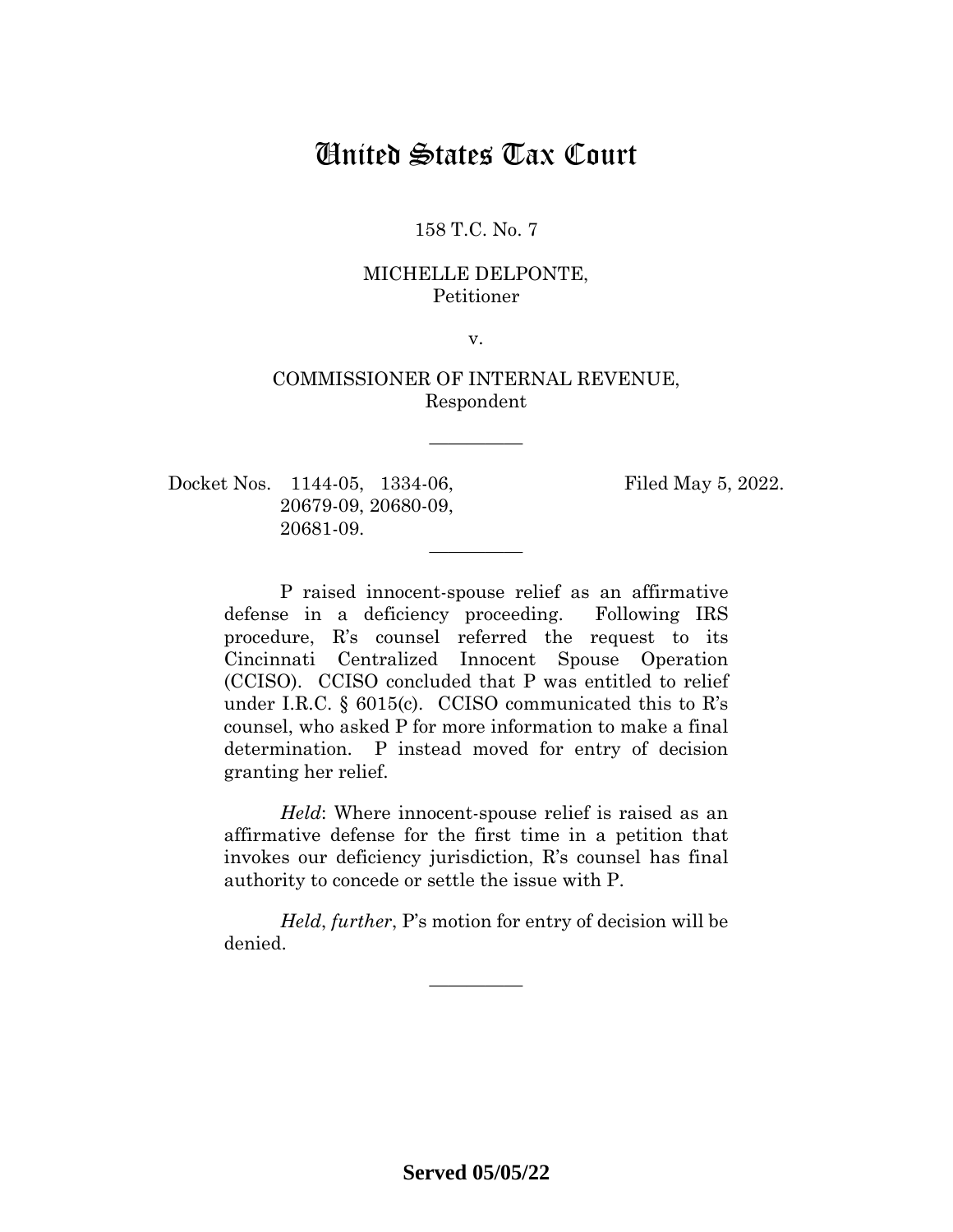*Alvah Lavar Taylor*, *Jonathan T. Amitrano*, and *Lisa O. Nelson*, for petitioner.

*Benjamin R. Poor* and *Paul Colleran*, for respondent.

#### OPINION

HOLMES, *Judge*: Michelle DelPonte separated from her exhusband, William Goddard, in 2000. She is still, more than twenty years later, trying to untangle his affairs from her own. What concerns us is her effort to be relieved of her liability on the joint tax returns she filed with Goddard while they were married. The part of the IRS bureaucracy that usually handles these sorts of requests thinks she's entitled to relief. The IRS's lawyer disagrees. We must decide who speaks for the IRS.

#### *Background*

During his marriage to DelPonte,<sup>[1](#page-1-0)</sup> Goddard was a lawyer who sold exceptionally aggressive tax-avoidance strategies with his business partner David Greenberg and became very wealthy in the process. He tried to shelter his income from selling shelters by using the same shelter strategy he sold, but the IRS soon caught on and issued notices of deficiency for tax years 1999, 2000, and 2001. Most of the facts surrounding Goddard's and Greenberg's schemes—and the audit that led to their notices of deficiency—are irrelevant to these cases. We have already described them in detail in *Greenberg v. Commissioner*, 115 T.C.M. (CCH) 1403 (2018), *aff'd,* 10 F.4th 1136 (11th Cir. 2021), *and aff'd sub nom. Goddard v. Commissioner*, No. 20-73023, 2021 WL 5985581 (9th Cir. Dec. 17, 2021).

What is relevant, though, is the fact that Goddard filed joint returns with DelPonte for each of those three years. That means she is jointly and severally liable with Goddard for the several millions of

<span id="page-1-0"></span><sup>1</sup> DelPonte's name during the marriage was "Michelle Goddard," and her petitions were filed under that name. She has since remarried and legally changed her name to "Michelle DelPonte," and we have amended the captions in these cases to reflect that change.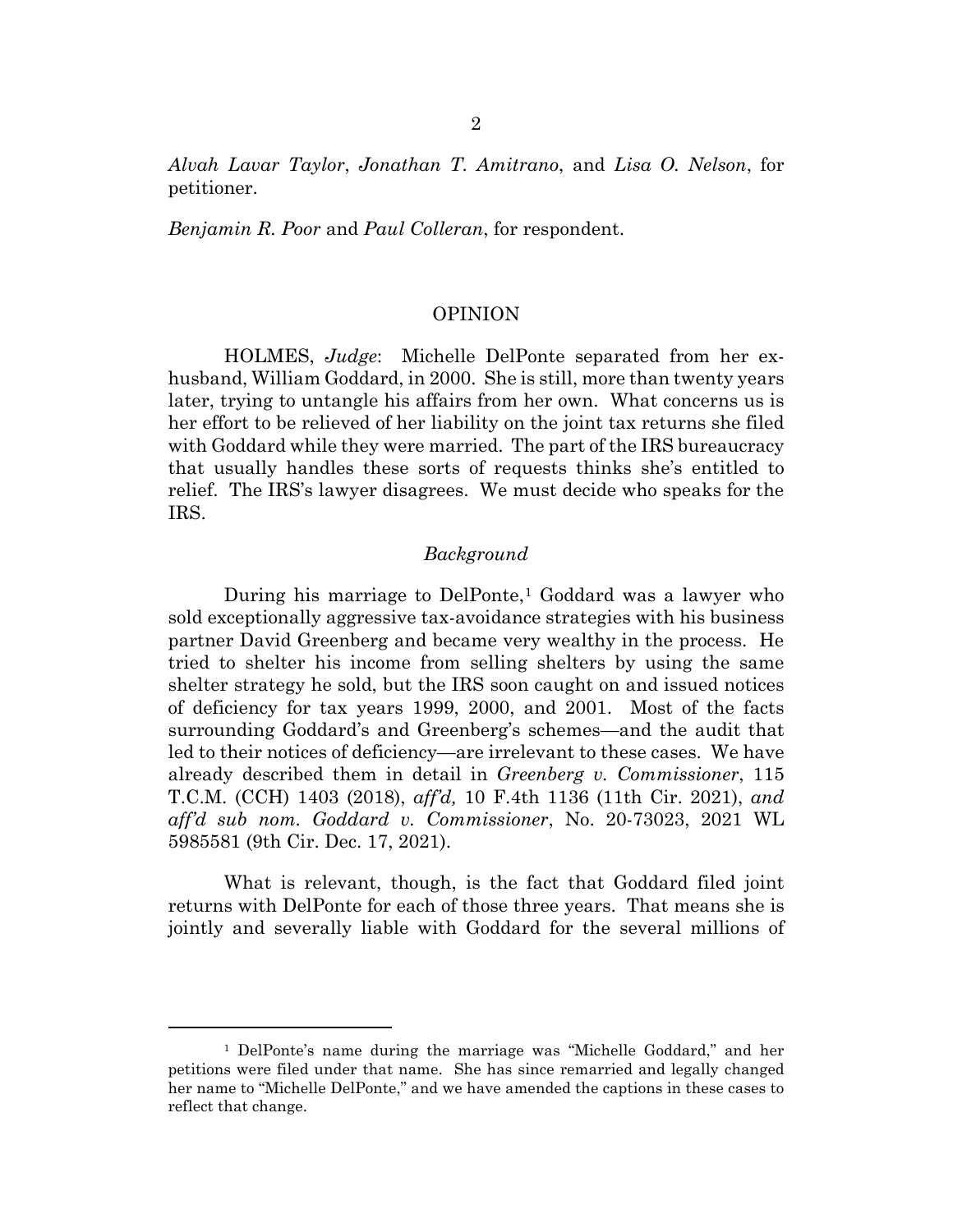dollars in tax that we found were owed to the IRS. *See* § 6013(d)(3).[2](#page-2-0) So when the first notice of deficiency arrived in late 2004, it was addressed to "William A. and Michelle Goddard." But DelPonte was kept in the dark about this notice. It had been sent to Goddard's law firm, and Goddard—who had by that time been living apart from DelPonte for a few years—never told her. He instead filed a petition on her behalf asserting that she was an "innocent spouse" under section 6015, apparently recognizing that he was solely responsible for the profits he had accumulated over the years and that it was only fair that he should be solely responsible for any large tax bill that might result.

The IRS sent another notice of deficiency to Goddard's law firm in 2005 and three more in 2009. In response to each notice, Goddard filed a petition in which he asserted innocent-spouse relief on DelPonte's behalf without telling her. It wasn't until November 2010 that DelPonte first became aware of the deficiencies asserted against her and the ongoing litigation before us.[3](#page-2-1) She promptly hired her own lawyer and ratified the petitions Goddard had filed.

In April 2011 the Office of Chief Counsel referred DelPonte's claim for innocent-spouse relief to the IRS's Cincinnati Centralized Innocent Spouse Operation (CCISO) "to make a determination regarding [DelPonte's] entitlement to such relief." CCISO is the IRS unit that receives and processes most requests for innocent-spouse relief. Internal Revenue Manual (IRM) 25.15.3.3 (Dec. 12, 2016).[4](#page-2-2) Its determination letters are generally binding on the Commissioner and the spouse asking for relief, *see* IRM 25.15.18.1.1(2) (Mar. 20, 2019), but the referral letter that accompanied DelPonte's request asked CCISO to not issue a determination letter but instead "provide the results of [its] consideration directly to [the Office of Chief Counsel]." Having received the referral, CCISO reached out to DelPonte directly and instructed her to fill out and return a Form 8857, Request for Innocent Spouse Relief.

<span id="page-2-0"></span><sup>2</sup> Unless otherwise indicated, all statutory references are to the Internal Revenue Code, Title 26 U.S.C., in effect at all relevant times, all regulation references are to the Code of Federal Regulations, Title 26 (Treas. Reg.), in effect at all relevant times, and all Rule references are to the Tax Court Rules of Practice and Procedure.

<span id="page-2-1"></span><sup>3</sup> We had in May 2010 already ordered that the litigation should be bifurcated so that we could first decide the amounts of the liabilities owed and then address the issue of whether DelPonte qualified for innocent-spouse relief.

<span id="page-2-2"></span><sup>4</sup> The IRM doesn't have the force of law or confer substantive rights on taxpayers. It does, however, govern the internal affairs and administration of the IRS, and reliably describes the functions delegated to the different offices within the IRS. *United States v. McKee*, 192 F.3d 535, 540 (6th Cir. 1999).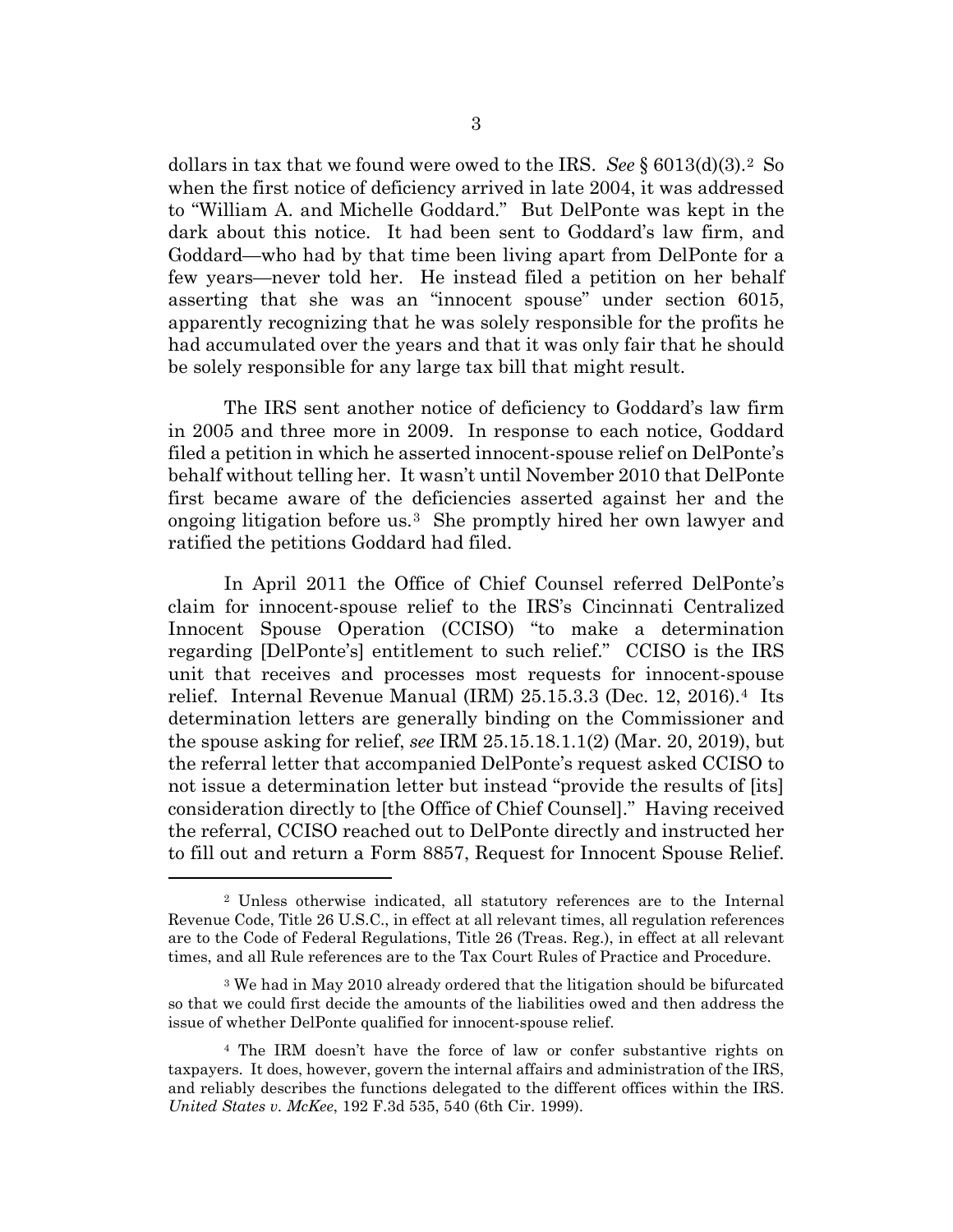DelPonte did just that, and after reviewing her paperwork, CCISO concluded in December 2011 that she should be granted relief for each of the years at issue.

CCISO did what the Chief Counsel lawyer had asked. It did not send a determination letter to DelPonte, but instead sent a letter explaining its conclusion directly to the Office of Chief Counsel. And here's where an already unusual case got even more unusualer. Rather than accepting CCISO's conclusion and settling DelPonte's cases, the Office of Chief Counsel "decided that more information was needed . . . to allow [DelPonte] relief under I.R.C. [section] 6015." So in August 2012 the Office of Chief Counsel invited DelPonte to participate in a *Branerton*[5](#page-3-0) conference to exchange documents and information "[i]n order for [CCISO] to properly evaluate [her] claim for relief." It also informed her that CCISO had already "rendered its decision in [her favor], but that [the Office of Chief Counsel] had overridden that decision." DelPonte declined the invitation; she argued that additional information would be superfluous because CCISO had already decided she was entitled to relief and that its decision was binding on Chief Counsel.

Aside from some back-and-forth letters between DelPonte and Chief Counsel in which they argued the point, that's where things stood for many years. In the meantime the consolidated deficiency cases begun by Goddard and Greenberg progressed through discovery, trial, and briefing. We released our opinion in those cases in May 2018, and in it we upheld the Commissioner's determinations of deficiencies in all respects except where he failed to meet the supervisory-approval requirement of section 6751(b). *Greenberg*, 115 T.C.M. (CCH) at 1418. We ordered the parties to compute the correct amounts of tax owed under Rule 155, but in cases as complex as these, that task isn't as simple as plugging numbers into a calculator and getting a total—the parties spent more than a year to precisely calculate the deficiencies. We severed the five cases in which DelPonte was a petitioner in January 2020, and entered decisions in the remaining ten the following April. Goddard and Greenberg then appealed their cases to the Eleventh Circuit in August 2020. Goddard's cases were severed from Greenberg's

<span id="page-3-0"></span><sup>5</sup> *Branerton Corp. v. Commissioner*, 61 T.C. 691 (1974) (describing Tax Court's informal discovery procedure).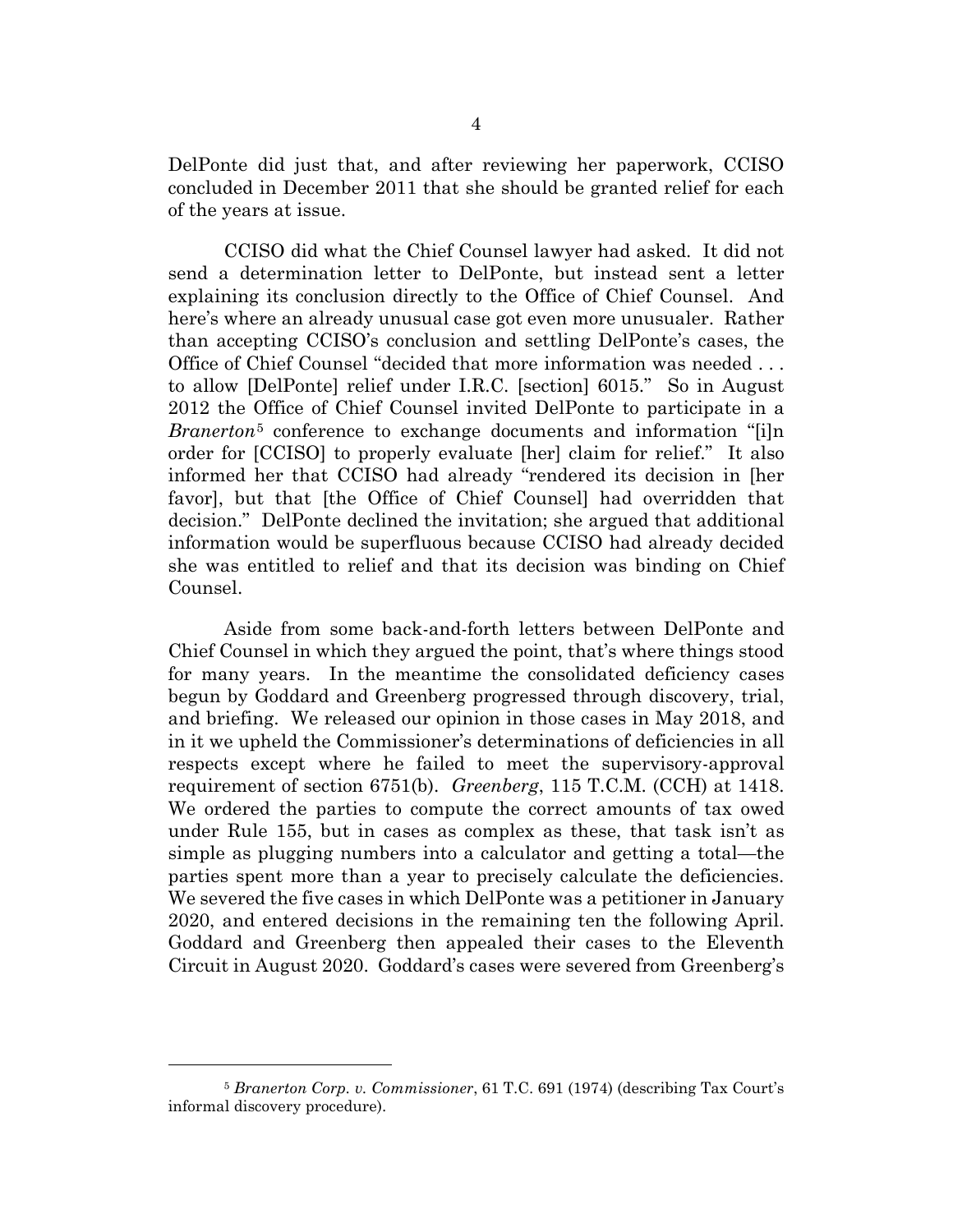and transferred to the Ninth Circuit the following October.[6](#page-4-0) The Eleventh Circuit affirmed our holdings in Greenberg's cases, *Greenberg*, 10 F.4th 1136, in August 2021 and the Ninth Circuit did likewise in December, *Goddard*, 2021 WL 5985581. So nearly fifteen years after the lowest numbered cases in that group had first been calendared for trial, they are now final and unappealable.

DelPonte and Chief Counsel resumed their correspondence on the innocent-spouse issue shortly after we released our opinion in the deficiency cases. DelPonte hired a new team of lawyers and responded to the Chief Counsel's discovery requests, but still insisted that discovery was unnecessary because CCISO had already granted her relief. Chief Counsel stood firm in its position that CCISO didn't speak for the IRS in her cases. DelPonte then moved for entry of decisions in her favor because, in her view, Chief Counsel is wrong.

We usually get motions for entry of decision when a party wants to renege on a settlement or when parties disagree about computations under Rule 155. In these cases, however, there is no stipulation or computation to fight about. This motion is really more like one for partial summary judgment on the issue of whether DelPonte is entitled to relief under section 6015(c) because the CCISO determined that she is.

And that is how we will treat it.

#### *Discussion*

This is a novel argument, and to analyze it we will begin with an account of the evolution of the different species of innocent-spouse relief. Congress has since 1918 allowed married taxpayers to file joint returns, Revenue Act of 1918, ch. 18, § 223, 40 Stat. 1057, 1074 (1919); *see also Camara v. Commissioner*, 149 T.C. 317, 327 (2017), and has since 1938 held spouses jointly and severally liable for the tax shown on those joint returns, Revenue Act of 1938, ch. 289, § 51(b), 52 Stat. 447, 476; *see also Wilson v. Commissioner*, 705 F.3d 980, 982 (9th Cir. 2013), *aff'g* 99 T.C.M. (CCH) 1552 (2010). A great many couples benefited richly from the more favorable tax rates available to joint filers, but some were

<span id="page-4-0"></span><sup>6</sup> Greenberg lived in Florida when he filed his petitions, so the venue for appeal of his cases was the Eleventh Circuit. *See* § 7482(b)(1). Goddard lived in California at the time, so the venue for appeal in his cases was the Ninth Circuit. *See id.* Because DelPonte also lived in California when the petitions in her cases were filed, venue for appeal of her cases would also be in the Ninth Circuit. *See id.*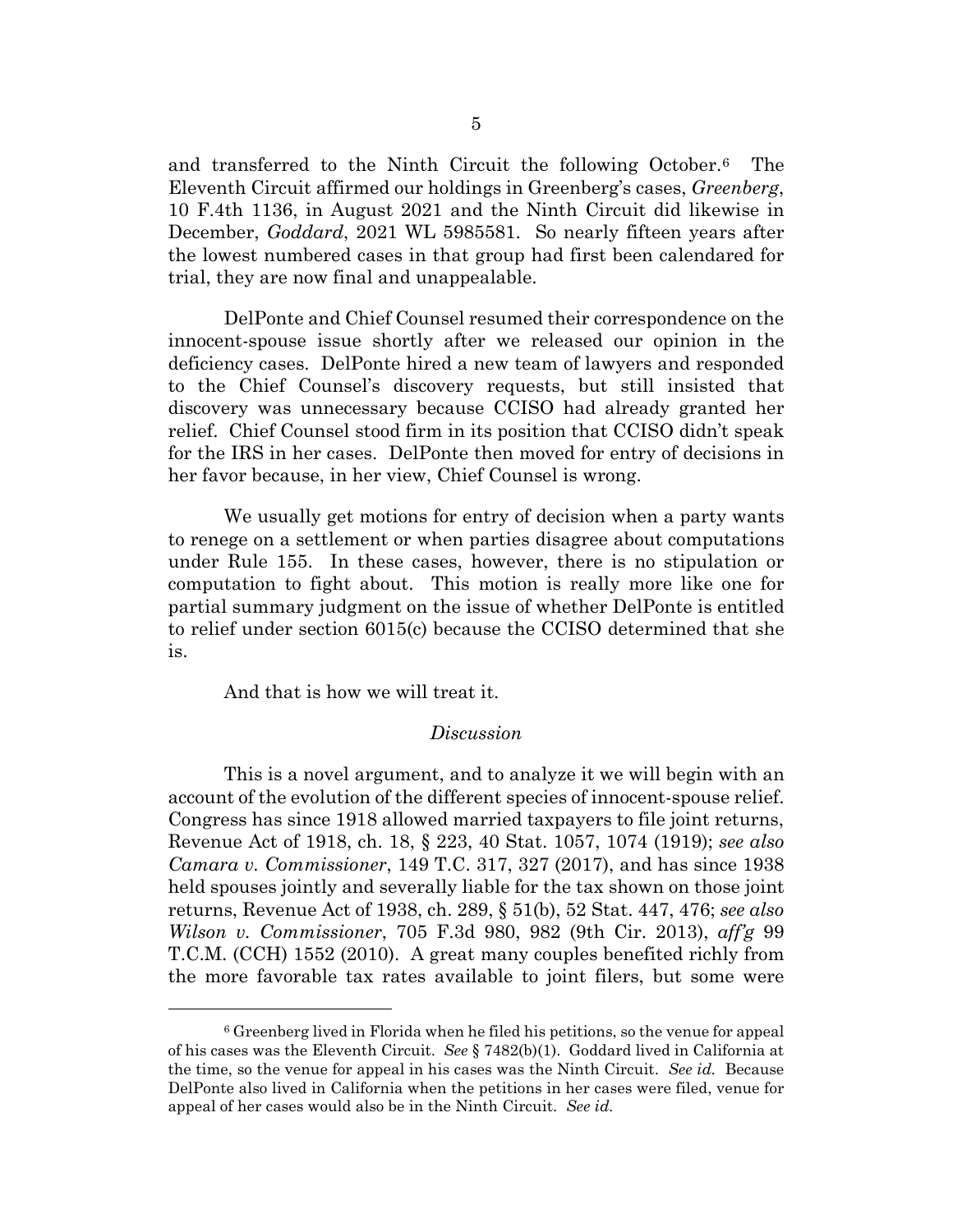burdened by the harsh consequences of joint liability. *See Wilson*, 705 F.3d at 983. We commented on the harshness of this rule in *Scudder v. Commissioner*, 48 T.C. 36 (1967), *remanded by* 405 F.2d 222 (6th Cir. 1968), when we held a wife liable for tax on the money her husband had embezzled from the partnership she and her sisters owned and that he had unsurprisingly failed to report on their joint returns.<sup>7</sup> We found that the language of the statute was clear, and that "only remedial legislation can soften the impact of the rule of strict individual liability." *Id.* at 41.[8](#page-5-1)

In 1971 Congress enacted legislation to allow a spouse relief from joint and several liability in certain limited situations. Act of January 12, 1971, Pub. L. No. 91-679, 84 Stat. 2063 (codified at § 6013(e)). Relief got a little easier in 1984, *see* Deficit Reduction Act of 1984, Pub. L. No. 98-369, § 424, 98 Stat. 494, 801 (codified at § 6013), but it still required that a spouse seeking relief show that the joint return showed "a substantial understatement of tax attributable to grossly erroneous items of [the other] spouse," that she signed the return without knowing and without having reason to know of the substantial understatement, and that it would be inequitable to hold her liable for the deficiency attributable to the substantial understatement, *id.* Neither Congress nor the Secretary wed this substantive liberalization to any special procedural rules for requesting relief. *See Corson v. Commissioner*, 114 T.C. 354, 358 (2000); T.D. 7320, 1974-2 C.B. 391. The result was that spouses glommed their requests for relief onto petitions to redetermine deficiencies that they filed in our Court or onto complaints for refund filed in a U.S. district court. *See Corson*, 114 T.C. at 358.

Congress liberalized the innocent-spouse-relief provisions again as part of the IRS Restructuring and Reform Act of 1998 (RRA 1998), Pub. L. No. 105-206, § 3201, 112 Stat. 685, 734 (codified as amended at § 6015). Under new section 6015, relief was available even if the

<span id="page-5-0"></span><sup>7</sup> On appeal, the Sixth Circuit noted that "'trickery' or 'deliberate deception,' employed by [a] husband to obtain his wife's signature to a tax return, will exonerate the victimized wife." *Scudder*, 405 F.2d at 226. It then ordered us to reexamine our findings while considering whether at least some of the embezzled funds should have more properly been treated as a nontaxable loan to the husband because that was how they were recorded in the partnership's books and because he paid back about half of what he took soon after his wrongdoing was discovered. *See id.* at 225.

<span id="page-5-1"></span><sup>8</sup> Two exceptions to this strict rule were that a spouse wouldn't be held jointly and severally liable if there had been duress, *see, e.g.*, *Furnish v. Commissioner*, 262 F.2d 727 (9th Cir. 1958), or fraud, *see, e.g.*, *Sharwell v. Commissioner*, 419 F.2d 1057 (6th Cir. 1969).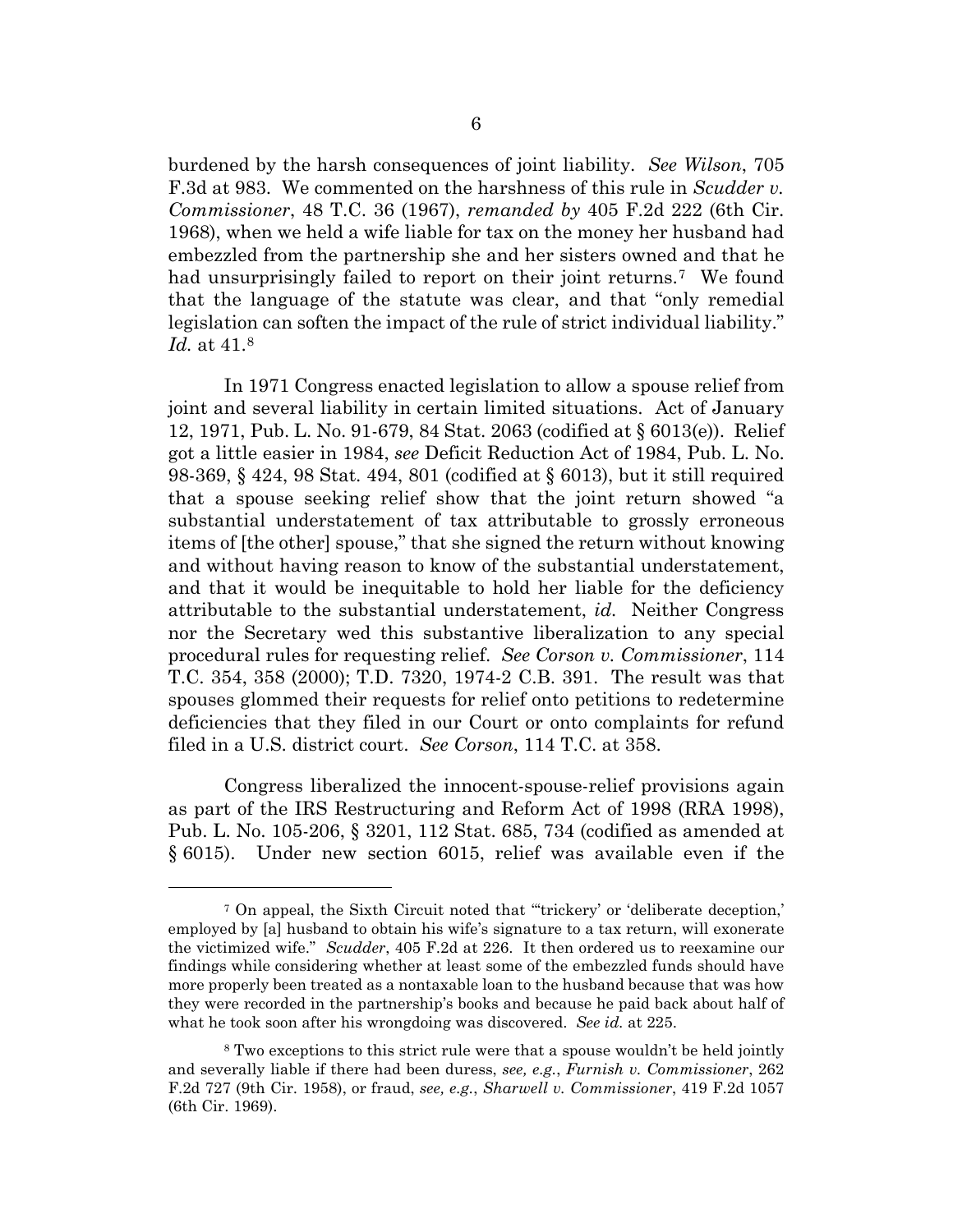understatement was not "substantial" or due to "grossly erroneous" items. Requesting spouses<sup>[9](#page-6-0)</sup> could seek any of three types of relief. The first requires:

- an understatement of tax on the joint return that is attributable to erroneous items of the other spouse;
- that the requesting spouse didn't know or have reason to know of the understatement when she signed the return;
- that, "taking into account all the facts and circumstances, it [would be] inequitable to hold [that spouse] liable for the deficiency . . . attributable to such understatement;" and
- that the requesting spouse seek relief no later than two years after the Commissioner began collection activities.

 $§ 6015(b).$ 

The second requires the requesting spouse to:

- be legally separated or divorced from the nonrequesting spouse at the time of election; and
- have no actual knowledge of any items giving rise to a deficiency at the time she signed the return.

# § 6015(c).

And then there is the catchall third type that requires proof only that, "taking into account all the facts and circumstances, it [would be] inequitable to hold the [requesting spouse] liable for any unpaid tax or any deficiency," and that the requesting spouse is not eligible for either of the other two types of relief. § 6015(f).

These are known by those who have lettered in innocent-spouse relief as "b", "c", and "f" relief. And each of these three letters can be paired with three paths to Tax Court:

<span id="page-6-0"></span><sup>9</sup> Section 6015 speaks of a spouse who "elects" the application of subsections (b) and (c), and "requests" relief under subsection (f). A spouse seeking relief under any of the three subsections is nevertheless commonly referred to as a "requesting spouse." *E.g.*, Treas. Reg. § 1.6015-5(a).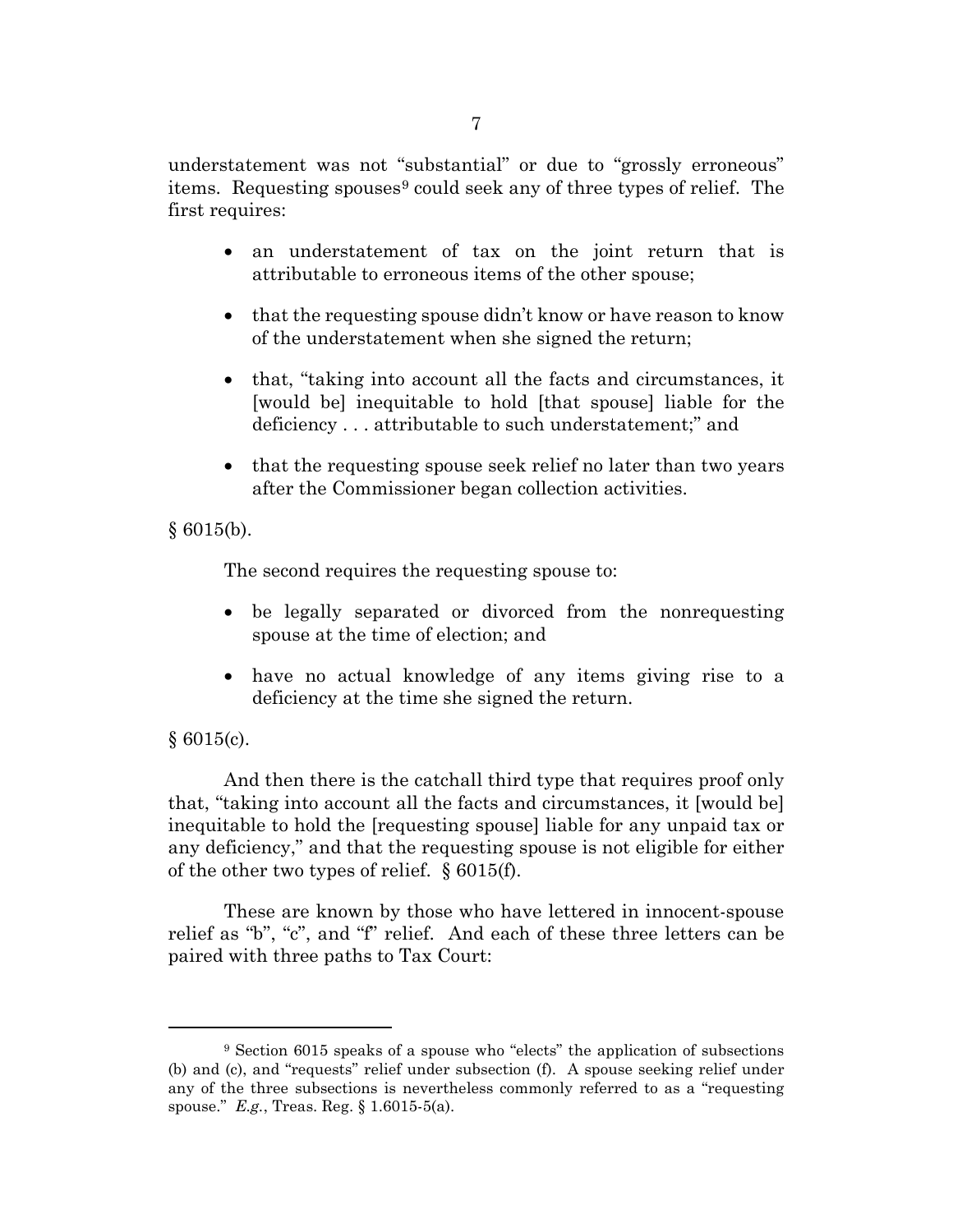- as an issue—usually called a "defense" even though raised by a petitioner—in a deficiency case;
- in an action to review the IRS's determination in a collectiondue-process (CDP) case, a new right also created by RRA 1998; or
- in a "stand alone" action in which we review the IRS's administrative determination made in response to a request for relief filed by a spouse directly with the IRS.

We've already outlined a bit of the history of innocent-spouse relief in deficiency cases. To place DelPonte's argument in the proper context, we need to sketch a bit of background for our expanded jurisdiction in CDP and stand-alone innocent-spouse cases.

RRA 1998 created CDP procedures to enable taxpayers to challenge how the Commissioner collected taxes that he assessed. *See* RRA 1998 § 3401, 112 Stat. at 746 (codified as amended at §§ 6320, 6330). This new CDP right made for a major change in the way the IRS used two of its most important collection tools—liens and levies. Once a taxpayer's liability has been assessed, the amount of the liability becomes a lien in favor of the government. § 6321. When that happens, the Commissioner sends the taxpayer a notice of federal tax lien (NFTL), informing him that the lien has been filed and, under RRA 1998, of his right to request a CDP hearing. § 6320. If the Commissioner wishes to collect tax by seizing a taxpayer's property he must now also send him a notice of intent to levy, which, like the NFTL, informs him of his right to a CDP hearing. § 6330. Congress wedded innocent-spouse relief to CDP law by specifically providing that a spouse could raise entitlement to innocent-spouse relief in a CDP hearing. Regulations provide that when a taxpayer raises innocent-spouse relief in a CDP hearing, the innocent-spouse issue is "governed in all respects by the provisions of . . . section 6015 and the regulations and procedures thereunder." Treas. Reg. §§ 301.6320-1(e)(2), 301.6330-1(e)(2).

Then there's our jurisdiction in stand-alone cases. A spouse may also ask for innocent-spouse relief outside a deficiency case or a CDP hearing. If she does, and if the Commissioner denies her relief, she may, "[i]n addition to any other remedy provided by law, . . . petition [us] (and [we] shall have jurisdiction) to determine the appropriate relief available" under section 6015.  $\S 6015(e)(1)(A)$ .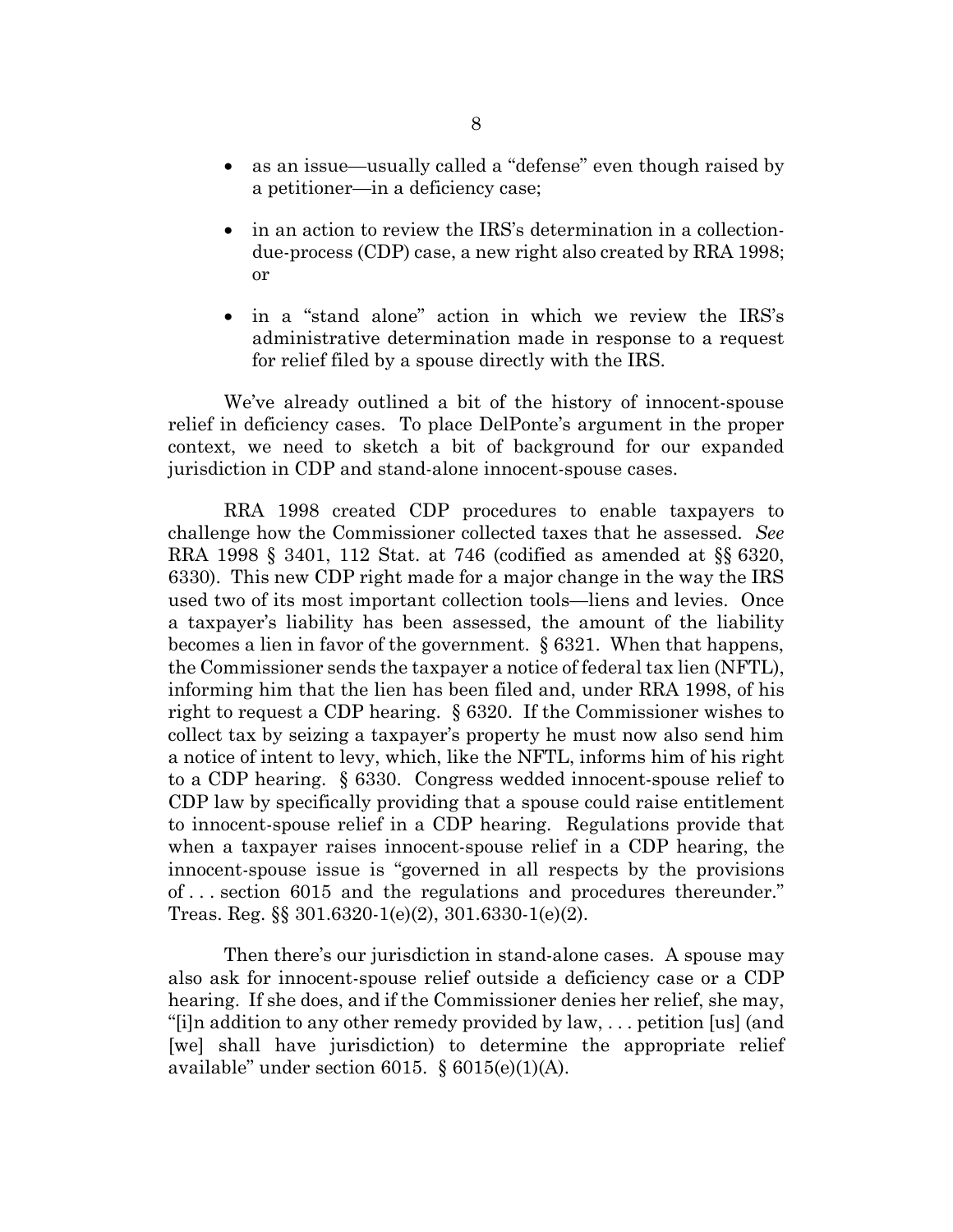Congress wanted a requesting spouse to have only one bite from any of these three legal apples. A requesting spouse is "entitled to only one final administrative determination of relief" for a given assessment. Treas. Reg.  $\S$  1.6015-5(c)(1). And once we (or a district court) have rendered a final decision on her eligibility for relief—or if she "participated meaningfully" in a court proceeding and chose not to raise a request for relief—then that spouse is barred from relief thereafter. *See* § 6015(g)(2).

We can now classify DelPonte's request with precision. It is for "c" relief in a deficiency case. But whether it is "b", "c", or "f" relief in a deficiency, CDP, or stand-alone case, a requesting spouse has to navigate her way through the ever more detailed revenue procedures and regulations that the Secretary started to issue after section 6015's enactment. This journey begins with the Form 8857. T.D. 9003, 2002- 2 C.B. 294. The regulation requires a requesting spouse to file a Form 8857; submit a written statement containing the same information required by Form 8857; or "submit information in the manner prescribed by the Treasury and IRS in forms, relevant revenue rulings, revenue procedures, or other published guidance." Treas. Reg. § 1.6015-5(a). A requesting spouse can do this any time after the Commissioner sends her notice of an audit or a letter that tells her there may be an outstanding liability, *id.* para. (b)(5), but no later than two years after the Commissioner initiates collection activity, *id.* subpara. (1).[10](#page-8-0) A single claim can simultaneously request relief under section 6015(b), (c), and (f). *Id.* para. (a)(2).

But if the Code is now clear that a spouse has these ways to ask for three kinds of innocent-spouse relief, it is still murky about who gets to act on those requests and whether that answer differs according to which of the three ways a spouse chooses.

<span id="page-8-0"></span><sup>10</sup> We have held the two-year limitations period is invalid as to requests for equitable relief under section 6015(f). *Pullins v. Commissioner*, 136 T.C. 432 (2011). The Secretary hasn't revised his regulations, *see* Treas. Reg. § 1.6015-5(a), and the limitations period remains valid for elections under section 6015(b) and (c), *see Pullins*, 136 T.C. at 437. The Seventh Circuit, however, has disagreed with us about the validity of this two-year limitations period. *See Lantz v. Commissioner*, 607 F.3d 479, 482 (7th Cir. 2010) ("that Congress designated a deadline in two provisions of the same statute and not in a third is not a compelling argument that Congress meant to preclude the Treasury Department from imposing a deadline applicable to cases governed by that third provision").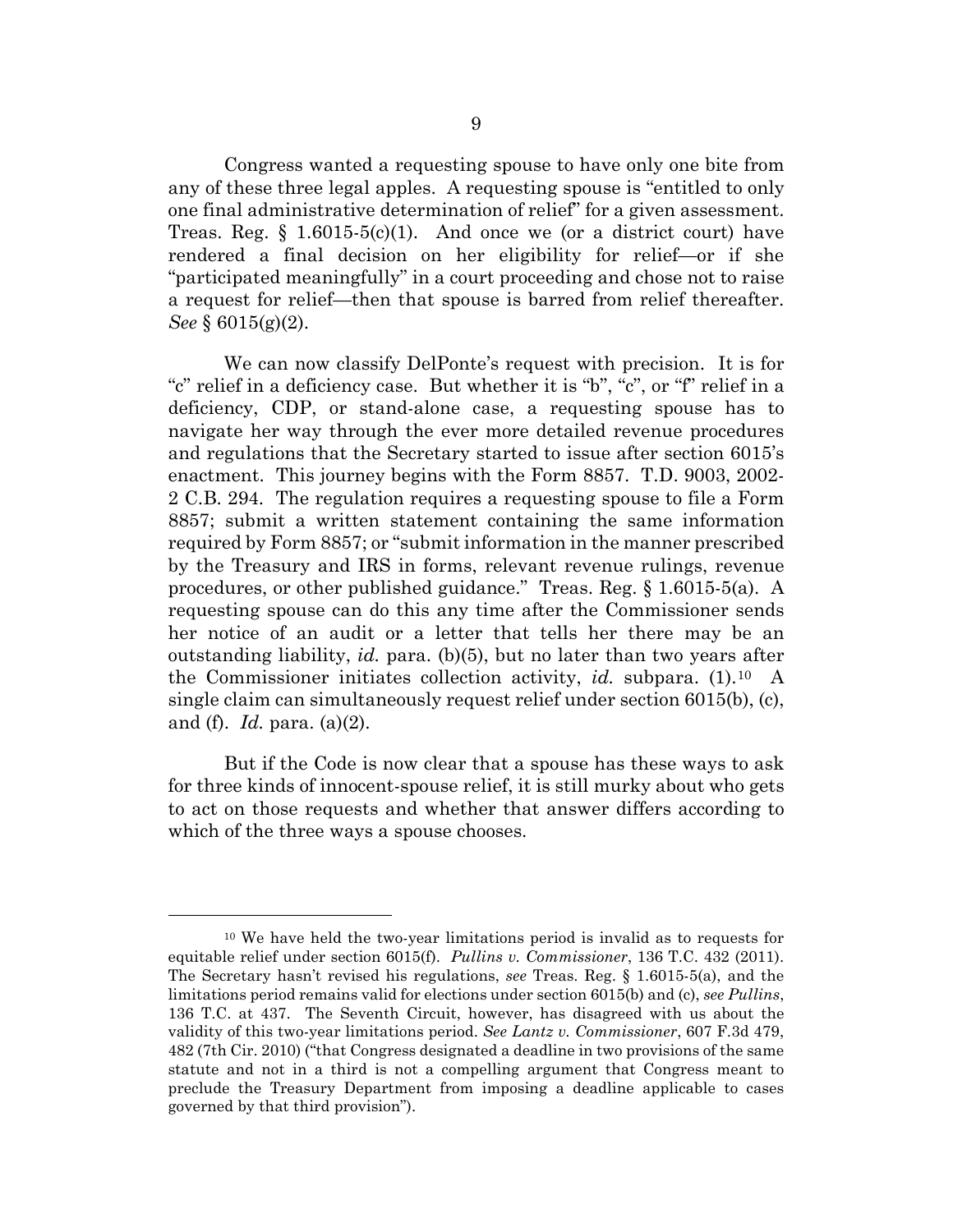We begin with the Code. Section 7803 creates the position of Commissioner of Internal Revenue, to whom are given broad powers to "administer, manage, conduct, direct, and supervise the execution and application of the internal revenue laws or related statutes," as well as any other "such duties and powers as the Secretary may prescribe." § 7803(a)(2). Regulations authorize the Secretary of the Treasury to delegate any function vested in him to the Commissioner, who is in turn authorized to redelegate that function to an officer or employee under his direct or indirect supervision and control. Treas. Reg. § 301.7701- 9(b) and (c). The Secretary has of course for decades delegated to the Commissioner the responsibility of administering and enforcing the internal revenue laws, I.R.S. Treas. Order 150-10 (Apr. 22, 1982), which includes making determinations about whether a taxpayer is entitled to innocent-spouse relief under section 6015, *see*  $\S$  6015(e)(1)(A)(i), (5), (f). The Commissioner has redelegated the responsibility for processing most requests for innocent-spouse relief to the CCISO. IRM 25.15.7.1 (Sept. 1, 2006). There are some exceptions: In certain instances, as when there's an ongoing audit for the year for which the requesting spouse is seeking relief, the Field Examination unit conducting the audit has authority to make the determination. *See* IRM 25.15.6.1(4) (Mar. 21, 2008). Once CCISO (or the Field Examination unit) has made a preliminary determination, both the requesting spouse and the nonrequesting spouse can appeal the determination to the Office of Appeals.[11](#page-9-0) IRS Appeals is responsible for holding an appeals conference, reviewing the evidence, and issuing a "final determination." IRM 25.15.6.10.3 (June 19, 2017). Or maybe we should say a final *administrative* determination because if Appeals denies her request, a requesting spouse[12](#page-9-1) can petition our Court for a really *truly* final determination of her entitlement to relief. § 6015(e). We ourselves can make a determination of our own if CCISO or the Field Examiner doesn't act on a request within six months.  $\S 6015(e)(1)(A)$ .

There is a similarly complicated process when a spouse seeks relief as part of a CDP hearing. She has to first file a Form 12153, Request for a Collection Due Process or Equivalent Hearing (or other written and signed request), with IRS Appeals. IRM 5.19.8.4.2 (Nov. 1, 2007). That form allows her to check a box to claim innocent-spouse

<span id="page-9-0"></span><sup>&</sup>lt;sup>11</sup> Recently renamed the "Independent Office of Appeals." *See* Taxpayer First Act, Pub. L. No. 116-25, § 1001(a), 133 Stat. 981, 983 (2019).

<span id="page-9-1"></span><sup>12</sup> But not a nonrequesting spouse. *Maier v. Commissioner*, 119 T.C. 267 (2002), *aff'd*, 360 F.3d 361 (2d Cir. 2004).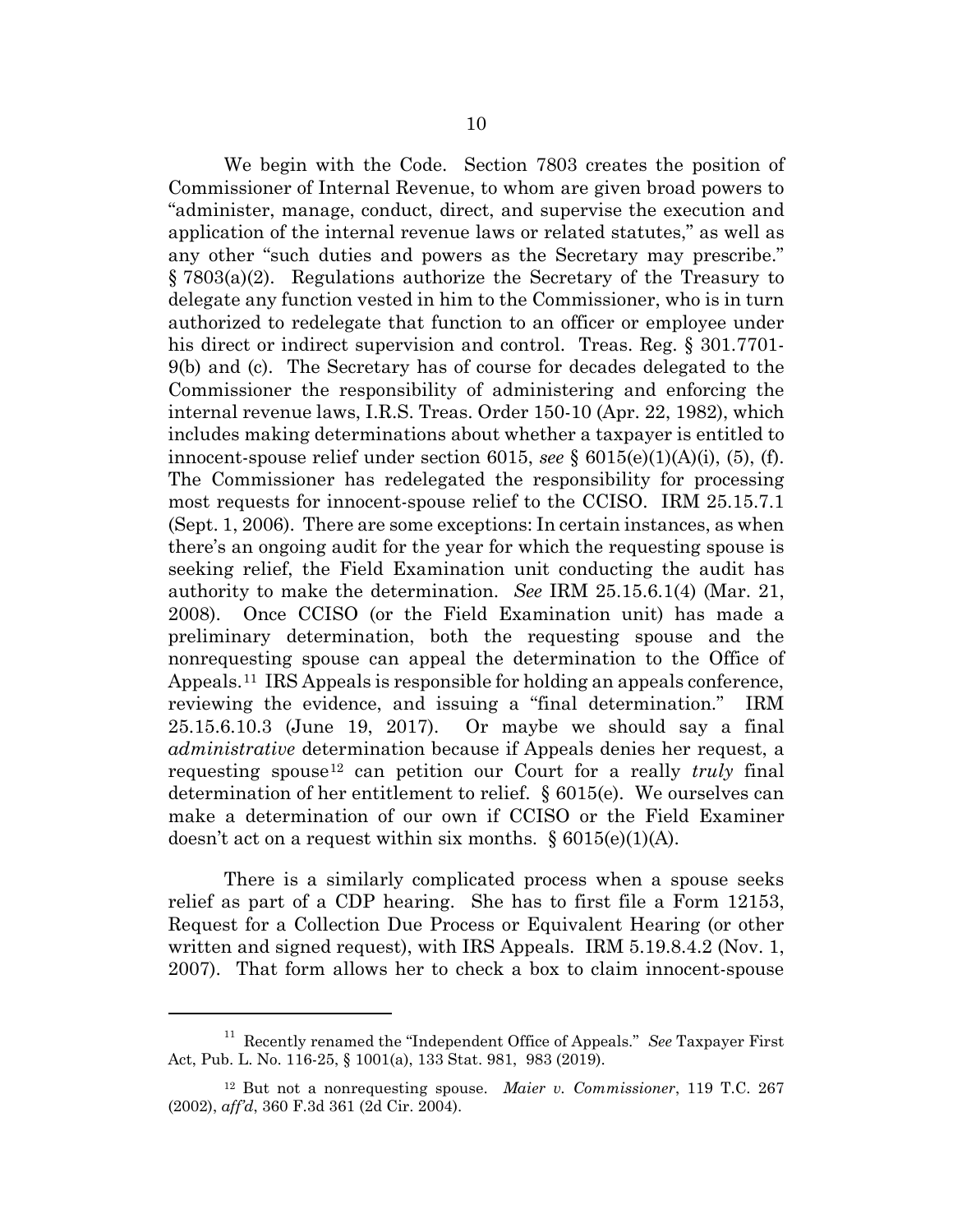relief and, if she does, instructs her to attach a Form 8857. *See* Form 12153 (Rev. Nov. 2006). IRS Appeals ordinarily sends the Form 8857 to CCISO to investigate the claim, *see* IRM 8.22.1.1.1.5.3 (Oct. 19, 2007), following the same procedures as it would in a stand-alone innocent spouse case, *see* IRM 8.22.2.2.11.3(6) (Jan. 1, 2006). A significant difference, though, is that Appeals retains jurisdiction over the case while CCISO investigates the claim. *See id.* 8.22.2.2.11.3(4). One consequence of this is that CCISO ordinarily doesn't make a *final* determination on what relief is appropriate. *See* IRM 8.22.2.2.11.3.1 and .2 (Mar. 11, 2009). CCISO instead *recommends* a determination to Appeals, which is itself responsible for making a final determination about what relief if any a taxpayer should get. *Id.*[13](#page-10-0)A disgruntled requesting spouse can once again petition us to try again.  $§ 6015(e)(1)(A).$ 

These paths are well trod. And they may help us in the unusual situation in DelPonte's case: where we have a requesting spouse who raised innocent-spouse relief as an affirmative defense in deficiency petitions filed under section 6213(a). DelPonte argues that the Secretary has delegated authority to make a final determination to the administrative, not the litigating, side of the IRS. She has a textualist argument based on the regulations, numerous IRM provisions, the Chief Counsel's own written guidance, and even the instructions to the Form 8857. She also argues more purposively that her position is buttressed by the principles of horizontal equity and fundamental fairness. In short, she contends that it's only fair that a requesting spouse raising innocent-spouse relief for the first time in litigation should have CCISO make the determination, just as if she had raised it for the first time in a stand-alone request. According to her CCISO is the decider in chief, and Chief Counsel's job is only to defend CCISO's determination.

The Chief Counsel, on the other hand, argues that his office is responsible for deciding what positions the IRS takes in litigation, and that decision about whether to concede innocent-spouse relief is a litigating position. He of course may ask CCISO for its advice, but he says he gets the final say.

<span id="page-10-0"></span><sup>&</sup>lt;sup>13</sup> As always seems to be the case in tax law, there is a complication: The CCISO can itself make a final determination if it concludes the requesting spouse should get relief *and* the nonrequesting spouse doesn't appeal the determination *and* innocentspouse relief was the only issue raised in the CDP request *and* the requesting spouse chooses to withdraw the CDP request *and* she waives any right to judicial review. *See* IRM 8.22.2.2.11.3.1.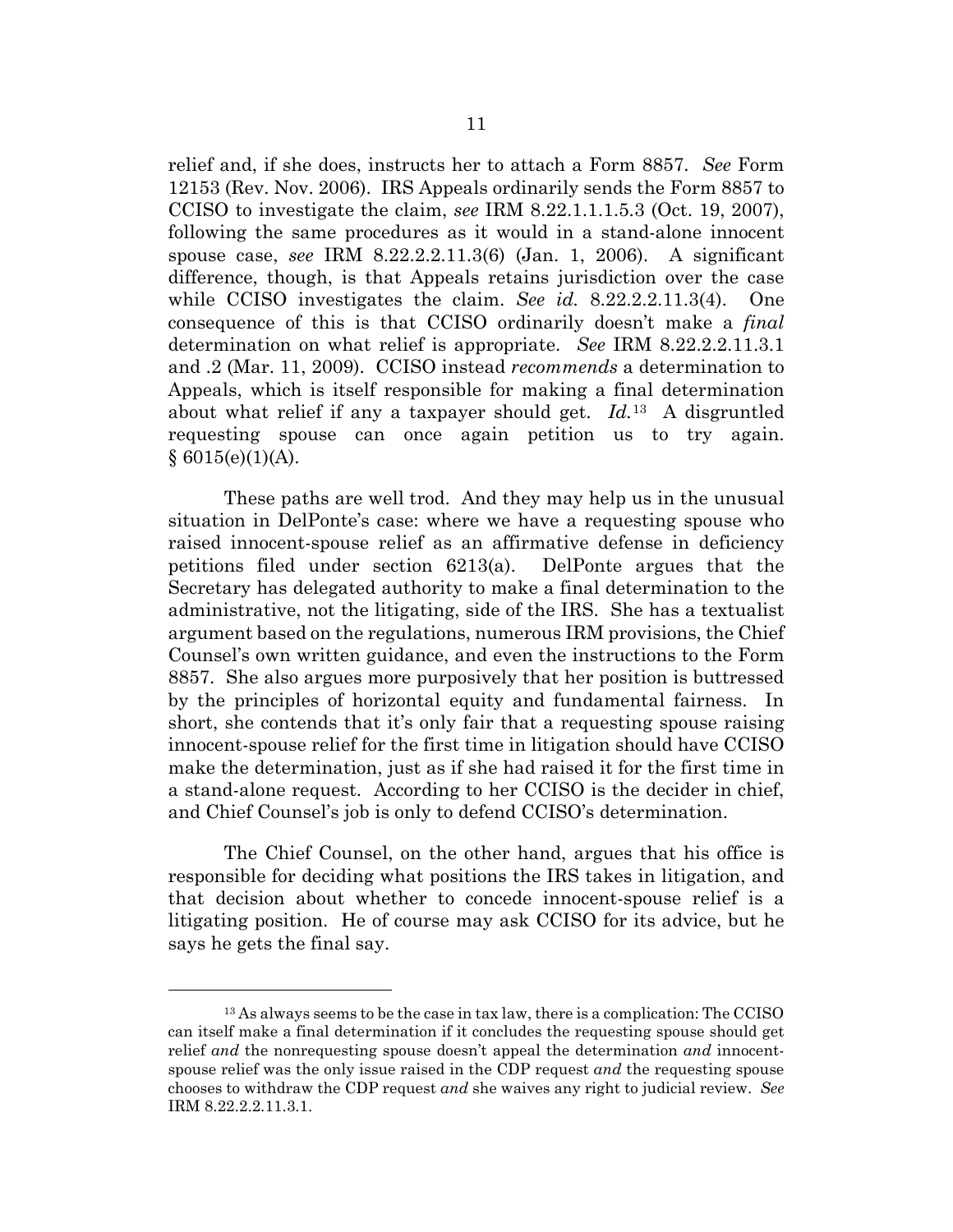The Chief Counsel is right that he and his lawyers are responsible for the IRS's litigation decisions. Section 7803—the same section that's the source of the Commissioner's authority—also created the position of Chief Counsel, and authorized him to "perform such duties as may be prescribed by the Secretary, including the duty . . . to represent the Commissioner in cases before the Tax Court." § 7803(b)(2)(D). General Counsel Order No. 4 delegates to the Chief Counsel authority "in cases pending in the Tax Court . . . to decide whether and in what manner to defend, or to prosecute a claim, or to settle, or to abandon a claim or defense therein." *See* IRM 30.2.2–.6 (Aug. 11, 2004). This order also gives the Chief Counsel the authority to redelegate any of his authority to "any officer or employee in the Office of the Chief Counsel, and to authorize further redelegation of such authority." *Id.*

The question we must answer, then, is whether DelPonte's request for innocent-spouse relief—and CCISO's consideration of that request—was like any claim in a case "pending in Tax Court," or more like an administrative request for innocent-spouse relief begun by filing a Form 8857 with CCISO.

This is a question in which a page of history enlightens us more than a volume of logic. Taxpayers were raising innocent-spouse claims as affirmative defenses in deficiency proceedings years before today's administrative processes for seeking relief even existed. Our jurisdiction to rule on those claims is part of our authority under section 6213(a) to redetermine a taxpayer's deficiency when she's received a notice of deficiency. *See Corson*, 114 T.C. at 363–64 ("In a deficiency proceeding, we may take into account all facts and circumstances relevant to ascertaining the correct amount of the deficiency, including affirmative defenses"). Our power in a deficiency case is not limited to the issues listed in the notice of deficiency—it includes issues raised in either the petition or answer or even those tried without objection. *See Ax v. Commissioner*, 146 T.C. 153, 160 (2016). Our jurisdiction to decide an issue in a deficiency case is not dependent on the Commissioner's having already made a determination on that issue administratively; all we need to get jurisdiction to decide is a timely filed petition and a valid notice of deficiency. *Butler v. Commissioner*, 114 T.C. 276, 288 (2000) (citing *Naftel v. Commissioner*, 85 T.C. 527, 533 (1985)). Once we have jurisdiction over a case where entitlement to innocent-spouse relief is an issue, the Commissioner must concede or settle it with a taxpayer if he doesn't want to litigate it. Section 7803(b)(2) and related delegation orders have long delegated those decisions to the Chief Counsel.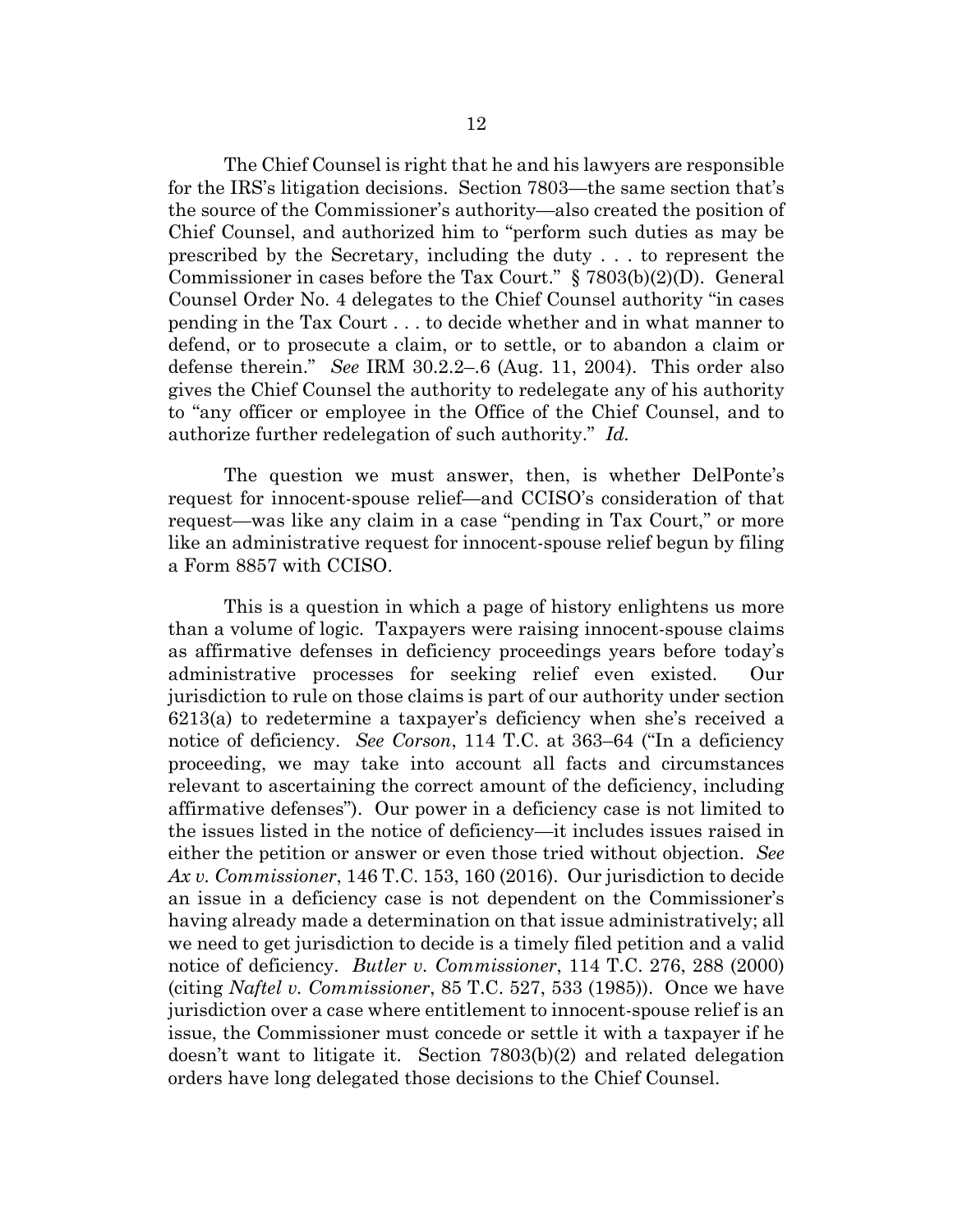But the Chief Counsel also has the power to redelegate authority granted to him. *See* IRM 30.2.2–.6. DelPonte argues in the alternative that Chief Counsel Notice CC-2009-021 (June 30, 2009) is just such a redelegation. That notice instructs attorneys in the Office of Chief Counsel to request CCISO "to make the determination" with respect to cases in which a taxpayer raises innocent-spouse relief for the first time in a deficiency petition. CC-2009-021, at 2. That notice also states: "If CCISO . . . determines the petitioner is entitled to relief, the case should be conceded . . . subject to the limitation that a nonrequesting spouse who is a party to the case must agree" with the determination. *Id.* at 4. If the nonrequesting spouse disagrees, then "the grant of relief must be defended throughout trial and briefing." *Id.*

We can dispense with this argument quickly. Chief Counsel has authority to delegate functions only to an "officer or employee in the Office of the Chief Counsel," IRM 30.2.2–.6, and CCISO is not within the Office of the Chief Counsel, IRM 1.1.13.12.3.3 (Sept. 1, 2005). The plain language of this order gives the Chief Counsel no authority to delegate any of his functions to CCISO.

But we can reformulate DelPonte's contention just a bit: Even though Chief Counsel has responsibility to respond to requests for relief raised for the first time in a deficiency case, he has instructed his lawyers to adhere to CCISO determinations. Are his lawyers going rogue if they disregard this instruction? This is not an argument based on powers of delegation, but on what DelPonte identifies as a possible protection of the Due Process Clause—a requirement that the government follow the procedures that it establishes even if it didn't have to establish them in the first place. DelPonte emphasizes that she doesn't raise this issue in her present motion, but we can head off future motion practice by noting that the Chief Counsel attorneys handling these cases *have* been following established procedures.

We first address DelPonte's argument that CC-2009-021 instructs Chief Counsel attorneys to refer cases to CCISO for a "determination," not a "recommendation." She relies heavily on the text of CC-2009- 021—along with the Chief Counsel attorney's correspondence with her and CCISO—to argue that "determinations" cannot be disregarded by Chief Counsel attorneys. We, however, are not convinced that use of the word "determination" in the Chief Counsel notice or any other guidance is the same as what the regulation calls a "final administrative determination." *See* Treas. Reg. § 1.6015-5. We have long recognized that "the name or the label of a document does not control whether the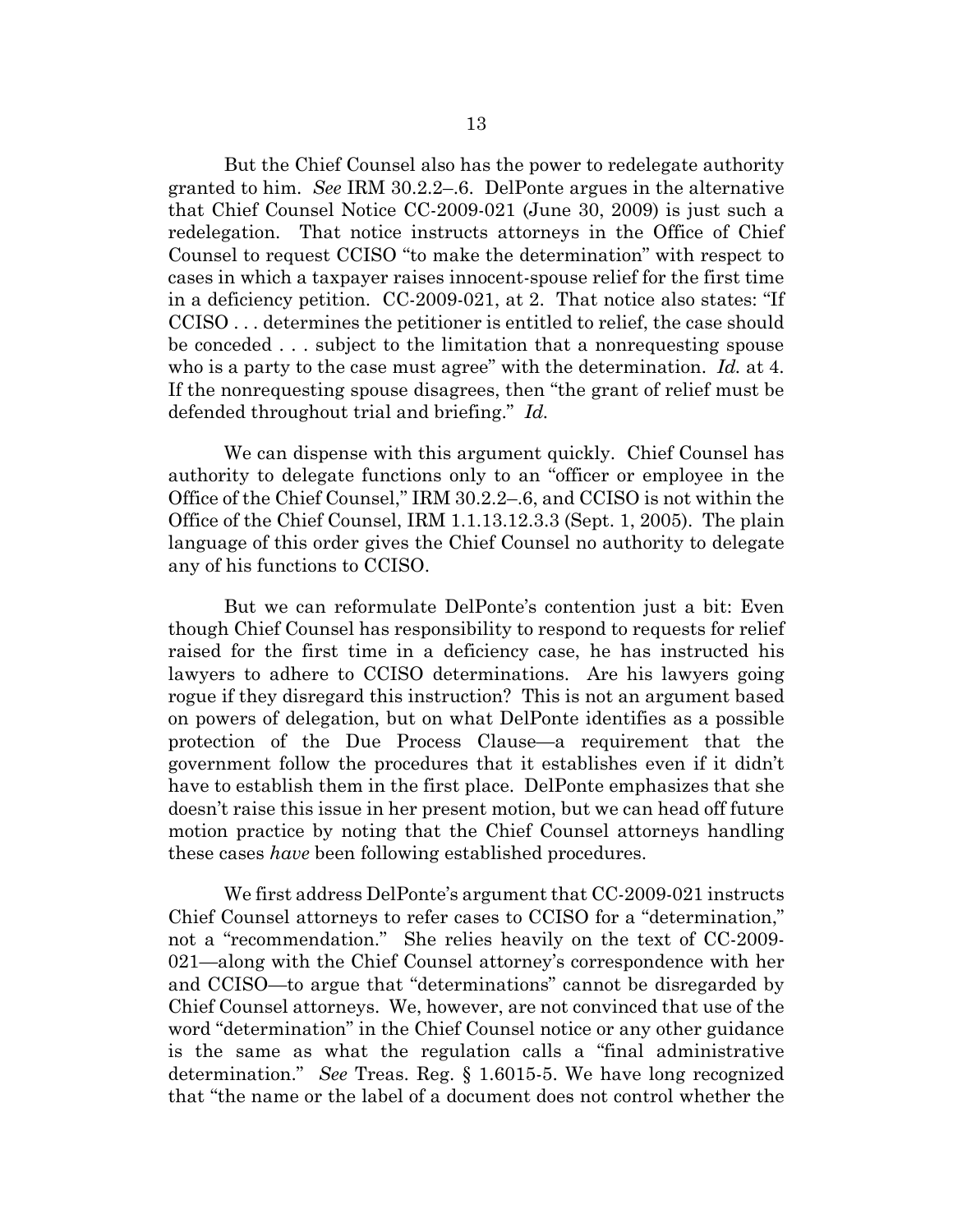document embodies a determination." *Wilson v. Commissioner*, 131 T.C. 47, 53 (2008).

In CC-2009-021, the Chief Counsel repeatedly uses "should" when instructing his attorneys on how to handle cases where CCISO determines that relief should be granted, e.g., "[i]f CCISO . . . determines the petitioner is entitled to relief, the case *should* be conceded." CC-2009-021, at 4 (emphasis added). But he elsewhere uses the imperative "must" when describing how an attorney should proceed in different circumstances, e.g., "[i]f the nonrequesting spouse disagrees with the Service's determination to grant relief [to the requesting spouse], then . . . the grant of relief *must* be defended throughout trial and briefing." *Id.* (emphasis added). If Chief Counsel had wanted all his attorneys to accept CCISO's determinations in every case, he could easily have conveyed that desire by telling them they "must" do so. But he did not.

CC-2009-021 is, moreover, only one of a series of notices that deal with requests for innocent-spouse relief raised for the first time in cases pending before us. CC-2009-021 was itself a supplement to the earlier Chief Counsel Notice CC-2004-26 (July 12, 2009), *id.* at 1, which was issued in response to our holding in *Ewing v. Commissioner*, 122 T.C. 32 (2004), *rev'd and vacated*, 439 F.3d 1009 (9th Cir. 2006). We held in *Ewing* that, although we reviewed the Commissioner's denial of equitable relief under section 6015(f) for abuse of discretion, our review was not confined to the administrative record. *Ewing*, 122 T.C. at 38–39. CC-2004-26 included instructions for how Chief Counsel attorneys should handle section 6015(f) cases to keep the scope-of-review issue alive for appeal. CC-2004-026, at 1–2. It also sought to solve the problem of how to handle requests for equitable relief that were raised for the first time before us—either in deficiency petitions or after six months had passed since the taxpayer requested relief—and in such cases there *would be no* administrative record to review. His solution was to have those cases remanded to CCISO for a determination and to create an administrative record. *Id.* at 3. The notice told CCISO to "send all evidence the petitioner presented . . . and its written analysis to the Chief Counsel attorney handling the docketed case. If CCISO determines the petitioner is entitled to relief, the Chief Counsel attorney *should consider* whether settlement is appropriate." *Id.* at 4 (emphasis added).

CC-2009-021 itself was prompted by our opinions in *Porter v. Commissioner* (*Porter I*), 130 T.C. 115 (2008), and *Porter v.*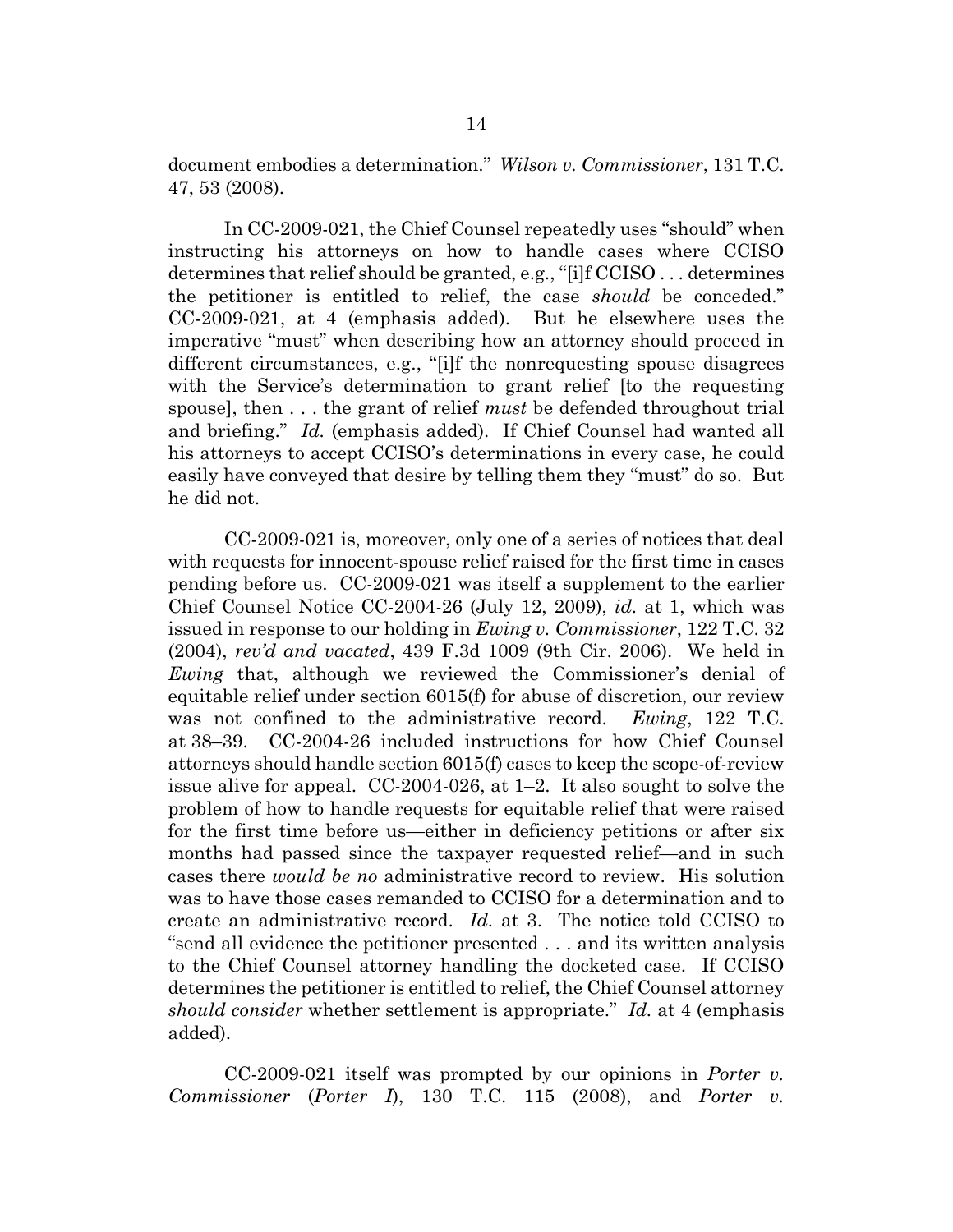*Commissioner* (*Porter II*), 132 T.C. 203 (2009), CC-2009-021, at 1, in which we held that we would conduct trials *de novo* in innocent-spouse cases, *Porter I*, 130 T.C. at 125, and make our own determinations about relief under section 6015(f) with no deference to the IRS, *Porter II*, 132 T.C. at 210. Like its predecessor, CC-2009-021 provided guidance to the Chief Counsel lawyers on how to preserve these issues for appeal. CC-2009-021, at 2. It also told Chief Counsel attorneys that they should continue asking CCISO to make determinations in all section 6015 cases, and they should continue to concede cases where CCISO determined the requesting spouse was entitled to relief. *Id.* at 2–4.

Chief Counsel Notice CC-2013-011 (June 7, 2013), issued after *Wilson*, 705 F.3d 980, confirmed that section 6015(e)(1)(A) provided for both a *de novo* standard *and* scope of review in section 6015(f) cases, and rendered both these older notices obsolete[.14](#page-14-0) This notice was published after CCISO had already rendered its decision on DelPonte's request, but we believe it is still helpful in understanding the Chief Counsel's guidance that was in effect. CC-2013-011 again requires that Chief Counsel attorneys request a determination from CCISO where a petitioner requests relief under any provision of section 6015. CC-2013-011, at 1–2. It also clarifies that "the trial attorney *should, except in rare circumstances*, follow the determination made by CCISO that the petitioner is entitled to relief and settle the case in accordance with CCISO's determination." *Id.* at 3 (emphasis added). The "should" instead of a "must" means that in this context the CCISO's decisions are advisory, and that Chief Counsel attorneys get to make the final decision about the IRS's views on any particular request for innocent-spouse relief when a taxpayer seeks it in a deficiency case.

And let us zoom out to look one last time at the IRM. It says that if innocent-spouse relief is raised for the first time in a case already docketed in court, "[j]urisdiction is retained by . . . Counsel, and a request is sent to CCISO to consider the request for relief." IRM 25.15.12.25.2(1) (Nov. 9, 2007). It specifies that "Counsel . . . has functional jurisdiction over the matter and handles the case and request for relief, and either settles or litigates the issue on its merits, as appropriate." *Id.* 25.15.12.25.2(3).

<span id="page-14-0"></span><sup>&</sup>lt;sup>14</sup> Congress eventually settled the issue when it decided that we should review the IRS *de novo* based upon the administrative record and "any additional newly discovered or previously unavailable evidence." Taxpayer First Act § 1203(a)(1), 133 Stat. at 988 (codified at § 6015(e)(7)).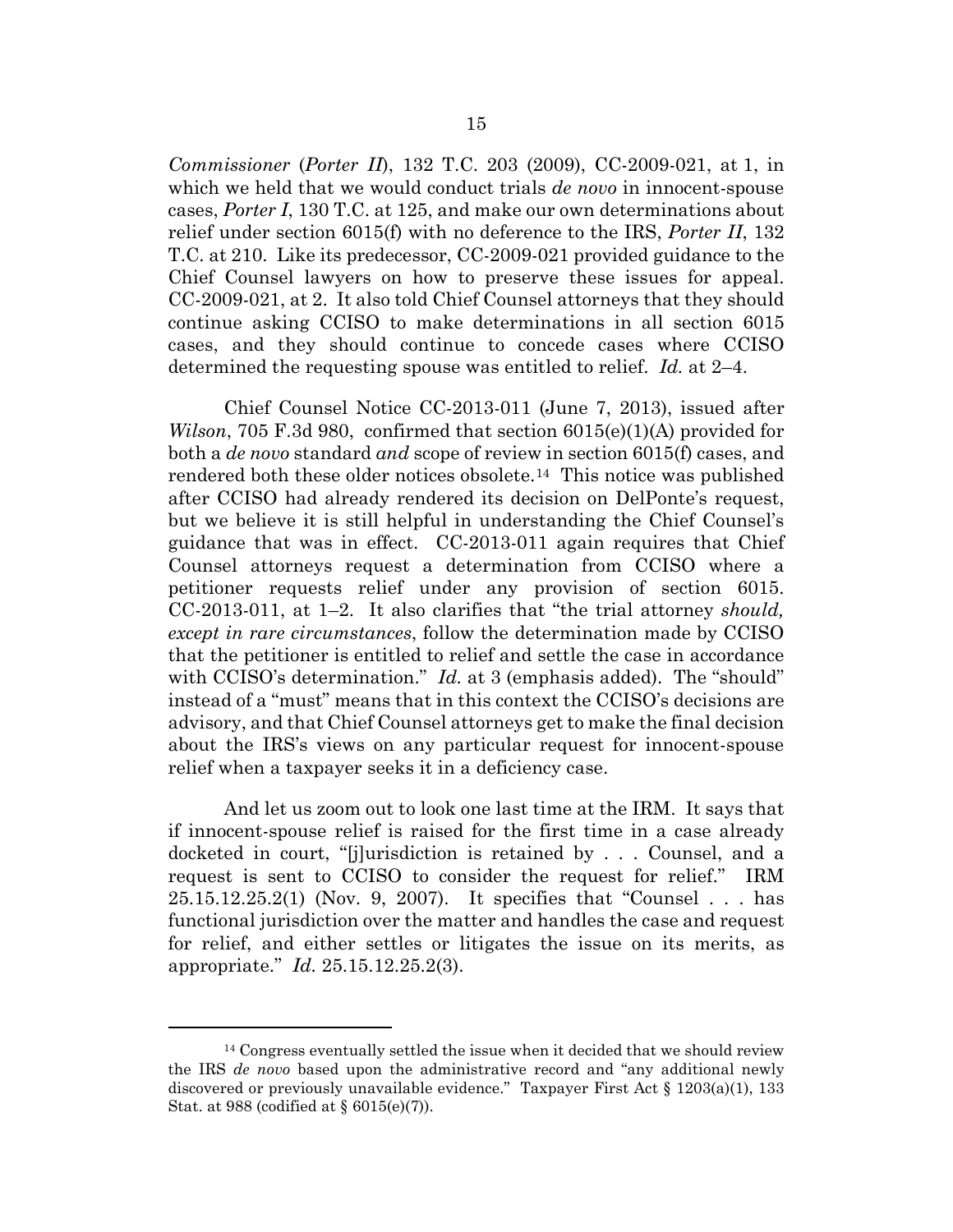We therefore hold that the Chief Counsel notices and the IRM all tell CCISO to provide "assistance," not to make a final determination, and that Chief Counsel attorneys retain their discretion to adopt or reject CCISO's conclusions.

We finally address DelPonte's argument that principles of horizontal equity and "fundamental fairness" require that all taxpayers be entitled to a final determination of relief from CCISO, regardless of whether they first request relief in a petition for redetermination of a deficiency, in a stand-alone petition, or in a CDP hearing. She correctly points out that taxpayers often have no choice in when they are first able to request relief—her case is an excellent example. She believes that adopting the position of the Office of Chief Counsel would put requesting spouses who first raise innocent-spouse relief in a petition for redetermination of a deficiency in a materially worse position than all other requesting spouses because all other requesting spouses have the opportunity to appeal a denial of relief by CCISO to Appeals before starting a case with us as a last resort. Is it not unfair that some who seek relief can have a try at CCISO, Appeals, and Tax Court, but others get Tax Court alone?

Arguments from fairness are always fragile, and this one breaks apart for two reasons. The first is its faulty premise—an Appeals officer who receives a request for innocent-spouse relief in a CDP hearing forwards the case to CCISO for processing but retains jurisdiction, *see* IRM 8.22.2.2.11.3(4), and makes the ultimate decision for the IRS about whether to grant relief, *see* IRM 8.22.2.2.11.3.1–.2. In that sense, the Appeals officer's role is very similar to that of the Chief Counsel attorney in deficiency cases—the difference, of course, being that the Appeals officer can make a final determination granting relief, whereas a Chief Counsel attorney can only decide not to argue that we should deny relief. So a requesting spouse who raises an innocent-spouse claim for the first time in a CDP hearing really gets only two levels of review—Appeals and us—not three. Requiring CCISO to have the opportunity to issue a final determination in cases where the requesting spouse raises an innocent-spouse claim for the first time in a deficiency petition would therefore not guarantee that all spouses be treated equally regardless of when they request relief; it would merely make CDP cases the outlier.

The second and more important problem with this argument is that we have no power to adopt it. Congress gave us exclusive jurisdiction to redetermine the correct amount of a taxpayer's deficiency for a given tax year once the taxpayer receives a valid notice of deficiency